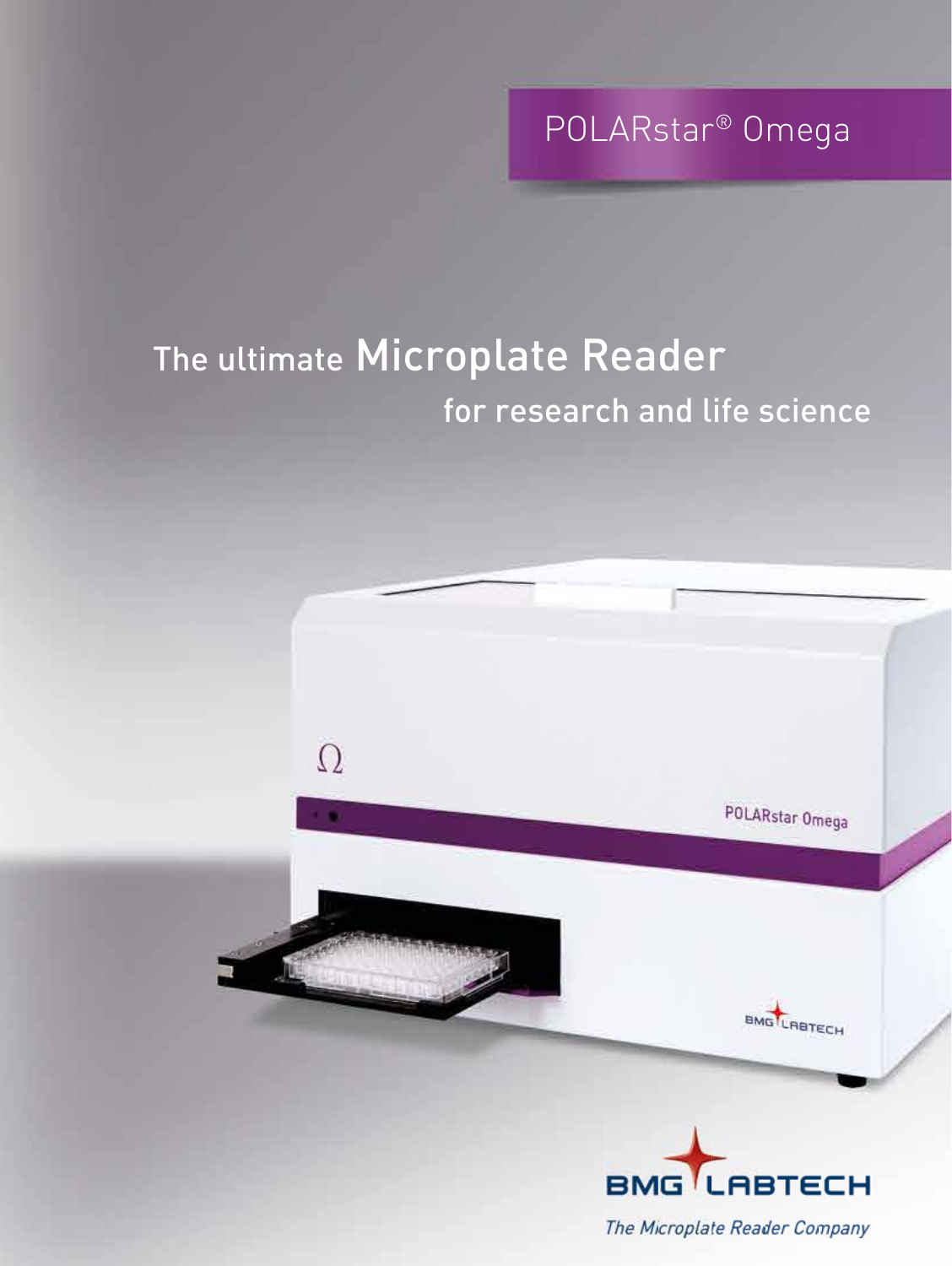$\Omega$ POLARstar Omega **BARTLARTECH** 

## POLARstar® Omega

The high performance multi-mode reader for life science applications The POLARstar® Omega represents the best combination of performance and flexibility for all of your life science and R&D applications. Using BMG LABTECH's unique Tandem Technology, it provides the perfect instrument for a wide range of applications in basic research, life science studies, and assay development.

## **Flexibility**

Backed by German engineering and technology, the POLARstar Omega is a versatile, automated microplate reader offering the following main detection modes:

- Ultra-fast UV/vis absorbance spectra
- $\Box$  Fluorescence intensity (FI), including FRET
- □ Fluorescence polarization/Anisotropy (FP)
- □ Time-Resolved Fluorescence (TRF)
- □ Time-Resolved FRET (TR-FRET)
- $\Box$  Luminescence (flash & glow), including BRET
- AlphaScreen®/AlphaLISA®

With its ability to capture fast, full UV/vis absorbance spectra; to monitor rapid and slow kinetic reactions; and to perform FP, FRET, BRET, TR-FRET and AlphaScreen®/ AlphaLISA® detection, the POLARstar Omega will confidently fulfill all assay needs.

Top and bottom plate reading, multi-color detection, Simultaneous Dual Emission detection, well scanning, precise temperature control, multi-mode shaking, and a gas vent all enhance the flexibility of the POLARstar Omega. The addition of onboard injectors provides the ability to dispense reagents and initiate kinetic reactions. The POLARstar Omega reads all plate formats from 6- to 1536-well in absorbance and up to 384-well in all other detection modes.

## Tandem Technology

This is a combination of two technological concepts – an ultra-fast UV/vis full spectrum absorbance spectrometer, and extremely sensitive filter based detection incorporating advanced optics and photomultiplier tubes to provide superior sensitivity for all other detection modes. For the first time, spectrometer based absorbance with a resolution of 1 nm can now be performed in a multidetection microplate reader.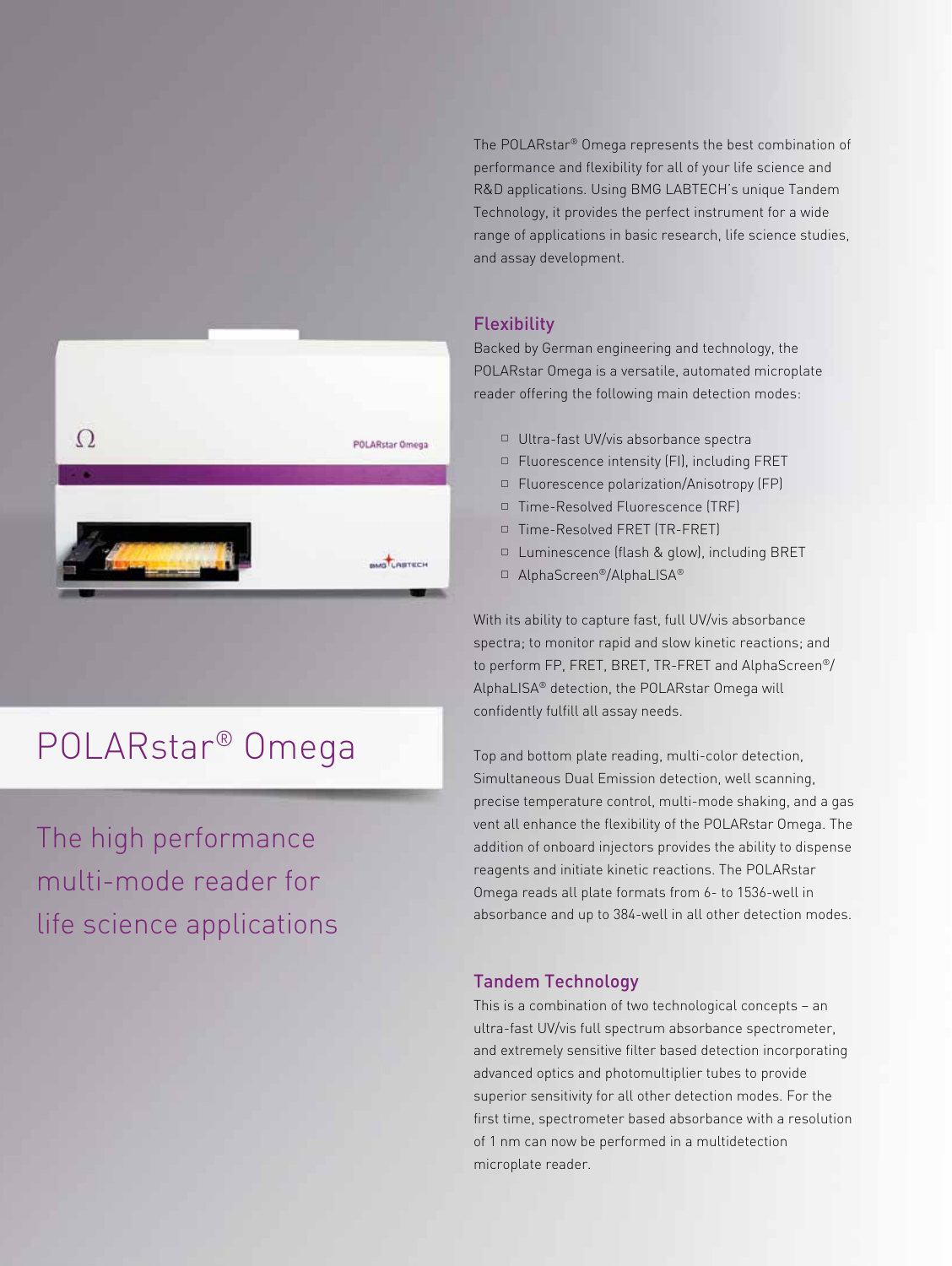## **BMG LABTECH's Tandem Technology**



Tandem Technology is a combination of an ultra-fast UV/vis spectrometer for absorbance measurements and filter-based optics for highest sensitivity in all other detection modes.

#### Spectrometer-based detection

The POLARstar Omega is the first multidetection plate reader to use a CCD spectrometer for absorbance measure-ments. This technology can capture a full UV/vis absorbance spectrum (220 to 1000 nm) at resolutions from 1 to 10 nm. Full absorbance spectrum can be measured as quickly as one second per well, significantly faster than any conventional method. Alternatively, up to eight wavelengths can be measured simultaneously in a single pass with no wavelength switching.



Time-dependent change in haemoglobin absorbance spectrum in the presence of N.nigricollis venom.

### High-performance luminescence

The POLARstar Omega has been designed with a dedicated luminescence detection system for both flash and glow based assays. It offers exceptional performance that exceeds Promega's stringent Dual Luciferase® Reporter validation criteria for the DLReady™ certification in both 96- and 384-well plate formats.

### Filter-based detection

For fluorescence and luminescence assays filters provide precise and superior performance for both sensitivity and selectivity. Filters offer high sensitivity, greater light transmission, precise control over transmitted peak shape, excellent blockage of undesired wavelengths, and fast wavelength switching. This is ideal for multi-excitation and multi-emission applications. Filters are also the technically preferred and most cost efficient technology in fluorescence- and luminescence-based detection. BMG LABTECH offers a wide range of assay specific filters from UV to NIR with various bandwidths.

## Simultaneous Dual Emission

Simultaneous Dual Emission detection offers several advantages and halves read times. It corrects flash-to-flash variations, assay effects such as photobleaching, decaying kinetic signals, or fluctuating conditions like temperature, pH, and evaporation. Simultaneous Dual Emission in the POLARstar Omega is perfect for detecting applications that emit two wavelengths or polarization vectors at the same time without the need to switch filters. This includes FRET, BRET, FP, and anisotropy based assays.

## Advanced Time-Resolved Fluorescence

The POLARstar Omega shows advanced TRF capability utilizing an advanced optic head for TRF and TR-FRET. Assays such as homogeneous TRF (e.g. HTRF®, LANCE®, LanthaScreen®) can now be performed with outstanding sensitivity. Combined with the high intensity xenon flash lamp, assay optimized filters and adjustable gain, the advanced TRF optic head allows the POLARstar Omega to outperform any microplate reader in its class.

### AlphaScreen®/AlphaLISA®

BMG LABTECH's engineers have developed a specialized measurement mode and optical system for the POLARstar Omega to read AlphaScreen®/AlphaLISA® assays without using an expensive laser as a light source. For the first time users can experience fantastic AlphaScreen®/AlphaLISA® performance normally only available on more costly instruments.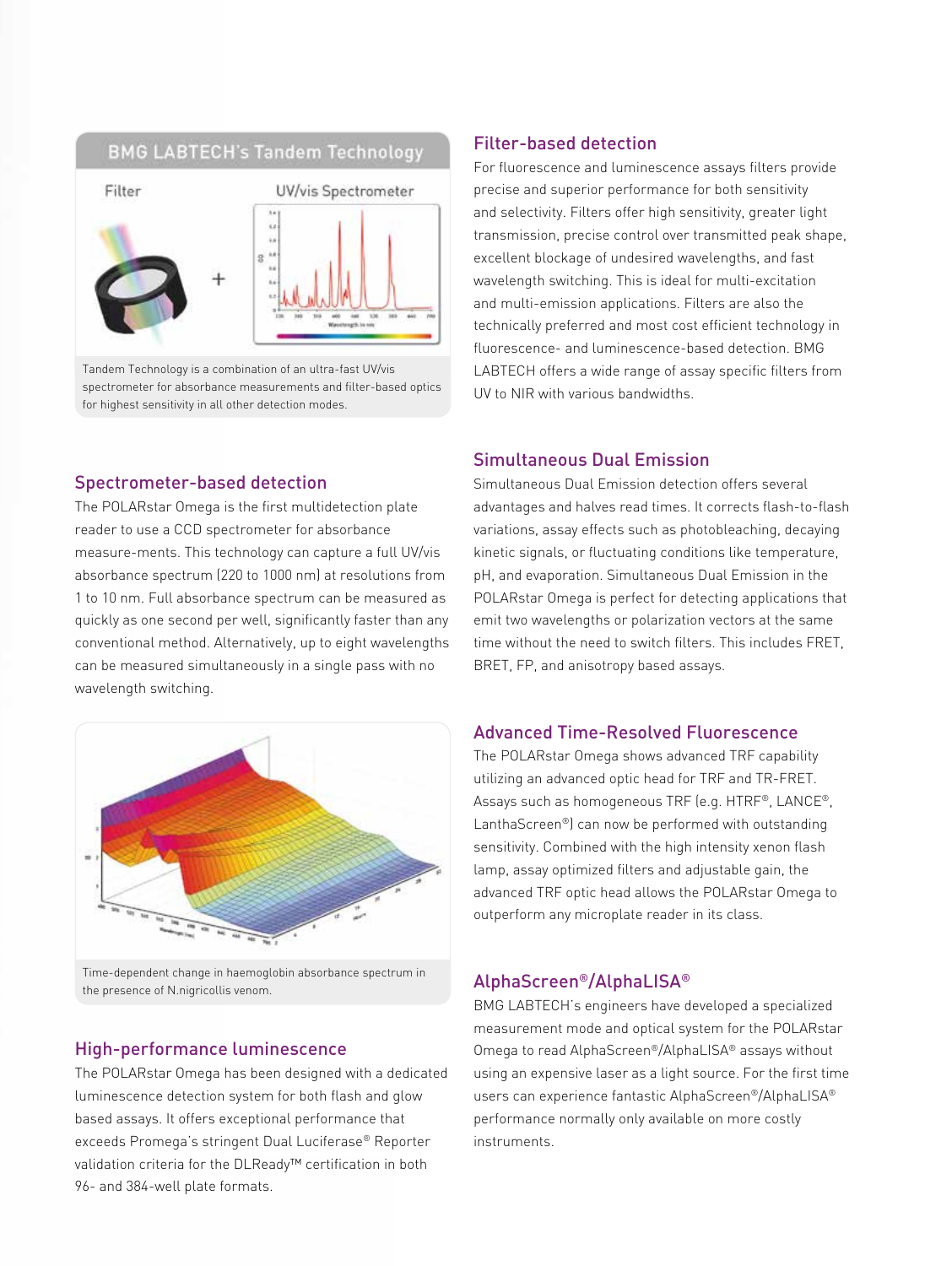#### Advanced reagent injection

Two precise onboard injectors with an exceptional low dead volume allow simultaneous reagent injection and assay monitoring. Users can adjust all parameters, such as plate shaking, injection speed, timing, and the number of injections per well. Delivery volumes are adjustable for each well, so dilution schemes and concentration gradients can be automatically produced across the microplate. The injectors are readily accessible and are housed within the instrument to safeguard any light sensitive reagents.

#### Endpoint, slow and fast kinetics

Kinetic data can be collected as fast as 50 reading points per second or as slow as one measurement every 2.5 hours. Users can capture e.g. a fast calcium signal that happens in a few seconds, or measure bacterial growth over a period of days. Data can also be collected at different rates within the same experiment, allowing users to collect more data when it is needed and less when it is not. Kinetic events can be conveniently initiated using the onboard reagent injectors.

### Well scanning and orbital averaging

In well scanning mode, the POLARstar Omega can easily deal with nonhomogeneous samples such as adherent cells by taking multiple measurements in each well with up to 900 data points/well. The software displays each scan point graphically and creates a map for each well.

Another way to measure nonhomogeneous well content is BMG LABTECH's unique orbital averaging feature. This allows several measurements over a defined orbit, to collect data and calculate an average for each well.

### Control and MARS data analysis software

The POLARstar Omega multi-user software package provides an extensive range of possibilities for both test protocol definitions and data analysis. It is fully compliant with FDA regulation 21 CFR part 11. The control part of the software allows users to define instrument parameters and test protocols. Well organized, versatile, easy to use and powerful are just a few of the ways the MARS data analysis software package is described by users. MARS

provides several options to display data in a clear and concise format.



MARS data analysis software for automated data reduction.

Data can be processed with powerful predefined templates or by using an extensive range of data calculation features: for example the automatic calculation of enzyme kinetic parameters  $[V_{max}$  and  $K_m]$  with a variety of fits based on Michaelis-Menten or Lineweaver-Burk equations, or the generation of standard curves based on the following curve fitting algorithms to calculate e.g.  $EC_{50}$ ,  $IC_{50}$ , and  $r^2$  values:

- □ Hyperbola fit
- $\Box$  Linear regression fit
- $\Box$  4 and 5 parameter fit
- $\Box$  Segmental regression fit
- $\Box$  Cubic spline fit
- $\Box$  2<sup>nd</sup> and 3<sup>rd</sup> polynomial fit
- $\Box$  User-defined fit

#### Stacker and robot compatibility

BMG LABTECH's standardized reader footprint and robotic software interface allow for easy integration into all robotic platforms. For medium level throughput, the 50-plate Stacker with an integrated barcode reader is also available.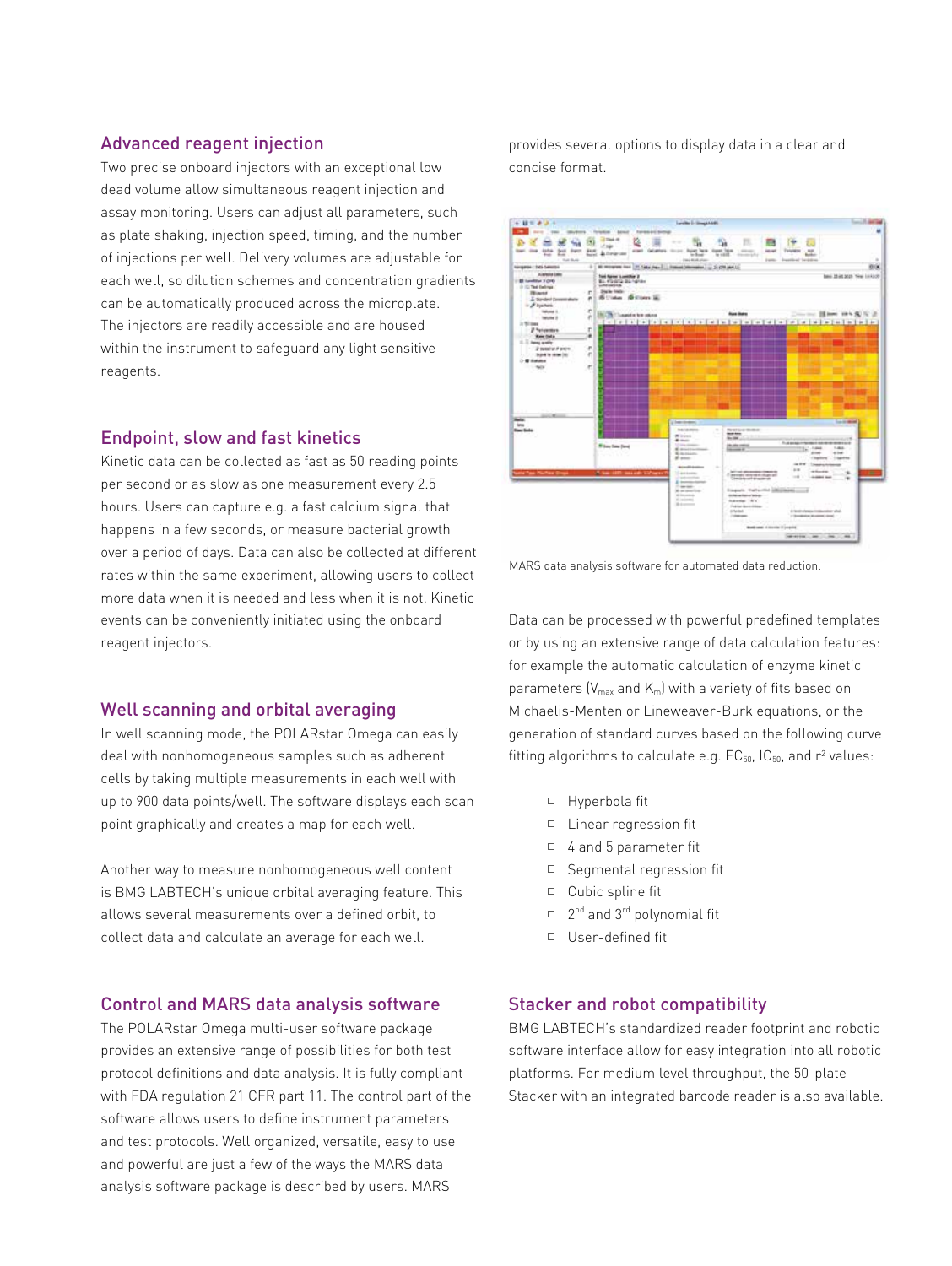#### Applications center

The POLARstar Omega has been cited in numerous publications such as application notes, scientific posters, and peer-reviewed papers exemplifying the versatility of the POLARstar Omega. The following main categories are amongst a wide range of possible applications:

- $\Box$  Biomolecular interaction assays
- Cell-based assays
- $\Box$  Enzyme activity assays
- Quantification assays
- ELISA

The versatility and flexibility of the POLARstar Omega are illustrated by the following examples for:

- □ SPARCL® Assay using flash luminescence
- $\Box$  Antioxidant analysis of foods in cells (FI)
- Cell-based biomolecular interaction assay (BRET)











Injection of DeepBlueC TM (DBC) results in resonance energy transfer in the positive control. No BRET occurs for negative control.<sup>3</sup>

BMG LABTECH continuously works with all the leading reagent companies to optimize instrument settings for their existing assays and their newest chemistries.



Visit BMG LABTECH's Applications Center online to find references to all applications, listed as:

- Application notes
- □ Scientific posters
- □ Peer-reviewed papers

BMG LABTECH's comprehensive searchable applications database reflects more than 25 years of expertise and innovations in microplate reading technology. Over 4.000 references exemplify the flexibility and versatility of our readers, as well as their use in the chemical and biological sciences.

## Support and training

BMG LABTECH operates globally through an extensive network of subsidiaries and distributors. Customers can rely on PhD level support and assistance with regard to software, assay development, or general enquiries related to the POLARstar Omega and all other BMG LABTECH microplate reading solutions.

<sup>1,2,3</sup> The graphs were taken from BMG LABTECH's Application Notes AN 282, AN 280 and AN 120.